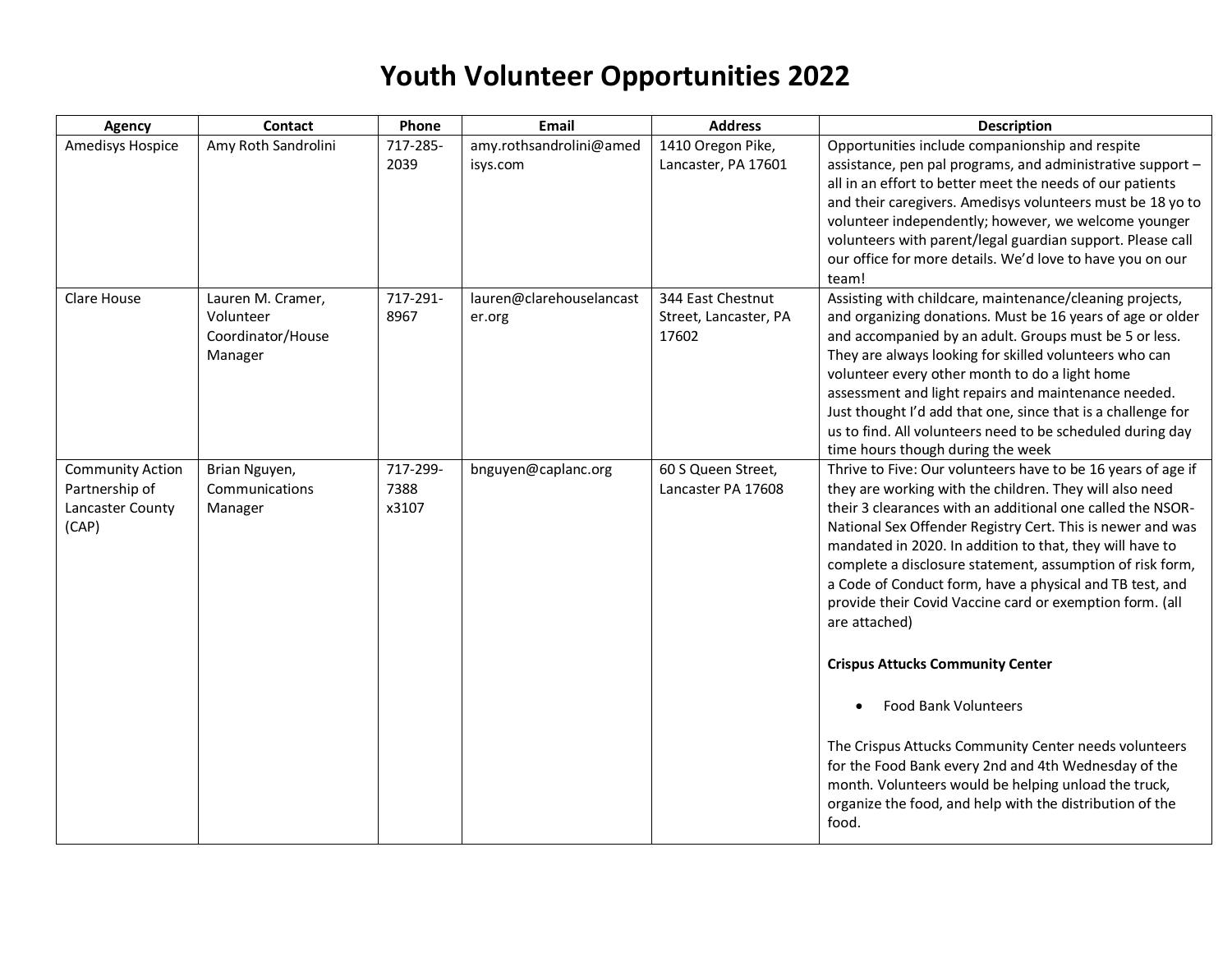|                                                             |                                                        |                               |                                     |                                                      | Sorting & Organizing donations and scheduling to deliver<br>winter items to the Adult Probation & Parole Office.<br><b>Poverty Simulation Volunteer</b><br>Poverty Simulations are a series of role-playing scenarios<br>that give participants the opportunity to learn about the<br>realities of poverty and its impact on society as a whole.<br>Participants adopt a new persona and family profile for the<br>purpose of the exercise.<br>We're always looking for volunteers who would be<br>interested in helping! The volunteer will hold a unique role<br>within the simulator. |
|-------------------------------------------------------------|--------------------------------------------------------|-------------------------------|-------------------------------------|------------------------------------------------------|------------------------------------------------------------------------------------------------------------------------------------------------------------------------------------------------------------------------------------------------------------------------------------------------------------------------------------------------------------------------------------------------------------------------------------------------------------------------------------------------------------------------------------------------------------------------------------------|
| Greystone Manor<br><b>Therapeutic Riding</b><br>Center      | Bobbi Schmid,<br>Volunteer Coordinator                 | 717-203-<br>7388              | vol.coordinator.gmtrc@gm<br>ail.com | 1063 Hartman Station<br>Road,<br>Lancaster, PA 17601 | Volunteers can assist in the Lesson Program (sidewalkers<br>and horse leaders), Barn Duty (taking care of the herd),<br>Prep (grooming and tacking) and Facility Maintenance<br>(building and grounds). Must be 14 or older and have<br>active health insurance coverage                                                                                                                                                                                                                                                                                                                 |
| Homefields<br>Incorporated                                  | Allison G. Hawthorne, VP                               | 717-872-<br>2012              | info@homefields.org                 | 150 Letort Road,<br>Millersville, PA 17603           | Homefields offers ongoing opportunities for community<br>volunteers, some of them are listed below. Homefields<br>also has special projects; these opportunities are driven by<br>organizational needs. Volunteer opportunities include<br>small (a few hours to one day) projects, as well ongoing<br>projects that could involve more than 24 hours to<br>complete. The projects typically involve office, media,<br>event, and property assistance.                                                                                                                                   |
| Keystone Pet<br><b>Enhanced Therapy</b><br>Services (KPETS) | Volunteer Coordinator                                  | 888-685-<br>7387              | info@kpets.org                      | 1001 E. Oregon Rd<br>Lititz, PA 17543                | Registered KPETS volunteers and their companion animals<br>promote well-being and offer encouragement in our<br>communities by sharing the power and benefits of human-<br>animal interactions. KPETS does register junior volunteers<br>(ages $16 - 18$ ), but they must be accompanied by a parent<br>who is registered with KPETS w/the same pet. Visit the<br>FAQ's at kpets.org for more<br>details. https://kpets.org/home-page/faqs/                                                                                                                                              |
| Lancaster Lebanon<br>Habitat for<br>Humanity                | Audrey Lilley,<br><b>Volunteer Services</b><br>Manager | (717)<br>392-8836<br>ext. 203 | Audrey@llhfh.org                    | 443 Fairview Ave,<br>Lancaster, PA 17603             | Construction: Wednesday - Saturday 8:15am - 4pm<br>weekly (both in Lancaster and in Lebanon) 2. Must be 16<br>years of age or older. no prior skills                                                                                                                                                                                                                                                                                                                                                                                                                                     |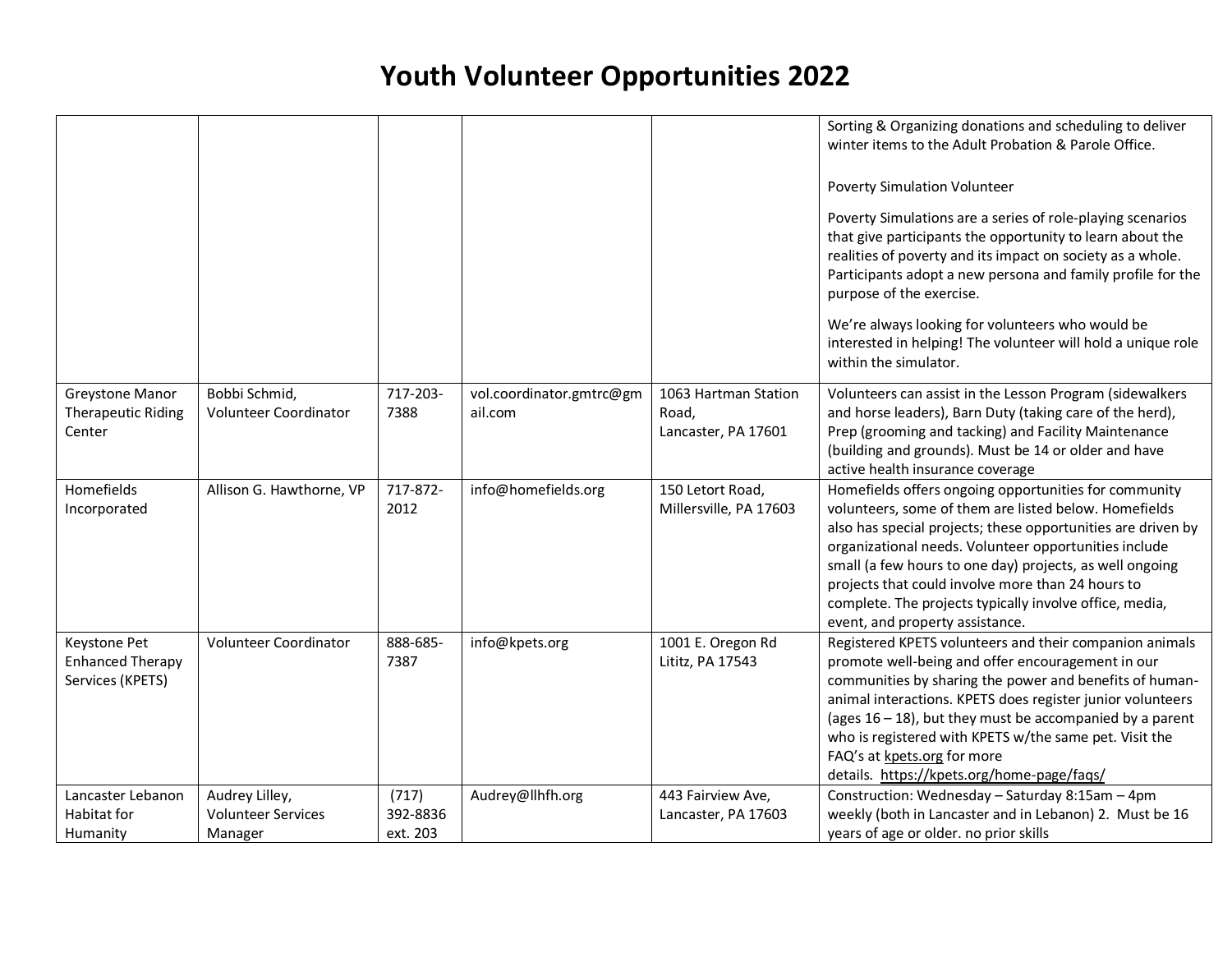|                                                        |                                                              |                                  |                             |                                                       | necessary! http://lancasterlebanonhabitatforhumanity.vol<br>unteerlocal.com/volunteer/                                                                                                                                                                                                                                                                      |
|--------------------------------------------------------|--------------------------------------------------------------|----------------------------------|-----------------------------|-------------------------------------------------------|-------------------------------------------------------------------------------------------------------------------------------------------------------------------------------------------------------------------------------------------------------------------------------------------------------------------------------------------------------------|
| Lancaster Habitat<br>ReStore                           | Victoria Schmidt,<br><b>Restore Volunteer</b><br>Coordinator | $(717)$ 392-<br>8836 ext.<br>103 | victoria@llhfh.org          | 155 Independence Ct.<br>Lancaster PA 17601            | Help organize, clean, and run our used furniture and<br>construction supply store! Tuesdays - Fridays 9-4 and<br>Saturdays 9-3. minimum age is 14 and those ages 14-15                                                                                                                                                                                      |
|                                                        |                                                              |                                  |                             |                                                       | must have adult with them.<br>https://lancasterlebanonhabitat.org/volunteer-<br>opportunities/                                                                                                                                                                                                                                                              |
| Lancaster Farmland                                     | Amanda Hickle                                                | 717-687-                         | Ahickle@lancasterfarmlan    | 125 Lancaster Ave                                     | Depending on age and experience, we have volunteers                                                                                                                                                                                                                                                                                                         |
| Trust                                                  |                                                              | 8484                             | dtrust.org                  | Strasburg, PA 17579                                   | assist with administrative work, grounds maintenance, and<br>even preservation projects. They regularly work with<br>individuals who are interested in our mission to create<br>volunteer opportunities.                                                                                                                                                    |
| Lancaster Public                                       | Leigh Kaliss,                                                | 717-394-                         | Ikaliss@lancasterpubliclibr | 125 North Duke St                                     | Lancaster Public Library welcomes youths 16 years and                                                                                                                                                                                                                                                                                                       |
| Library                                                | <b>Community Engagement</b><br>Manager                       | 2651 x273                        | ary.com                     | Lancaster, PA 17602                                   | over to get involved with our volunteer programs. We have<br>opportunities for teens to assist with our Summer Reading<br>Program and help us shelve books, and keep the shelves in<br>order and tidy.                                                                                                                                                      |
| Lancaster Science                                      | Kyle Walsh,                                                  | 717-509-                         | kwalsh@hsf.org              | 454 New Holland Ave,                                  | Our volunteers help guests explore interactive exhibits,                                                                                                                                                                                                                                                                                                    |
| Factory                                                | Coordinator of Visitor<br>and Volunteer Services             | 6363 x104                        |                             | Lancaster PA 17602                                    | demonstrate hands-on experiments in the Science Café<br>and assist with our Summer Camps. Must be 16 years of                                                                                                                                                                                                                                               |
| Lititz Rec Center                                      | Whitney Lupton,                                              | 717-626-                         | RonStief@lititzrec.com      | 301 West Maple Street                                 | age or older.<br>We offer many opportunities at the rec, from coaching,                                                                                                                                                                                                                                                                                     |
|                                                        | Manager of Guest and<br><b>Volunteer Services</b>            | 5096 x229                        |                             | Lititz, PA 17543                                      | officiating, helping to lead senior bingo, summer camp and<br>everything in between. Our volunteers can be active, such<br>as assistant coaches, or a bit more sedentary by helping to<br>run the scoreboard for games or call out bingo numbers                                                                                                            |
| Milagro House                                          | <b>Staffing Transition</b>                                   | 717-509-<br>1401                 | Chris@milagrohouse.org      | 669 West Chestnut<br>Street,<br>Lancaster, PA 17603   | Volunteers typically hep with grounds maintenance,<br>painting projects, and general house upkeep. Volunteers<br>under age 16 must be accompanied by an adult.                                                                                                                                                                                              |
| Schreiber Pediatric                                    | Susan Fisher,                                                | 717-393-                         | sfisher@schreiberpediatric  | 625 Community Way,                                    | Volunteer opportunities include working with kids at Camp                                                                                                                                                                                                                                                                                                   |
| <b>Rehab Center</b>                                    | Volunteer Coordinator                                        | 0425 x129                        | .org                        | Lancaster, PA 17603                                   | Schreiber, assisting in the annual Rubber Duck Race, as<br>well as general fundraising activities                                                                                                                                                                                                                                                           |
| Southern End<br>Community<br><b>Association (SECA)</b> | Wayne Breneman,<br>Director                                  | 717-806-<br>0123                 | seca@epix.net               | 299 Park Avenue<br>PO Box 67<br>Quarryville, PA 17566 | Volunteer opportunities: fundraising events that include<br>bingo, SECAFest, a golf tournament and an auction. We<br>also offer opportunities for youth and adult sport's league<br>officials, score keepers, game day setup/cleanup and<br>related logistics. Other opportunities include grounds,<br>building and other facility support and maintenance. |